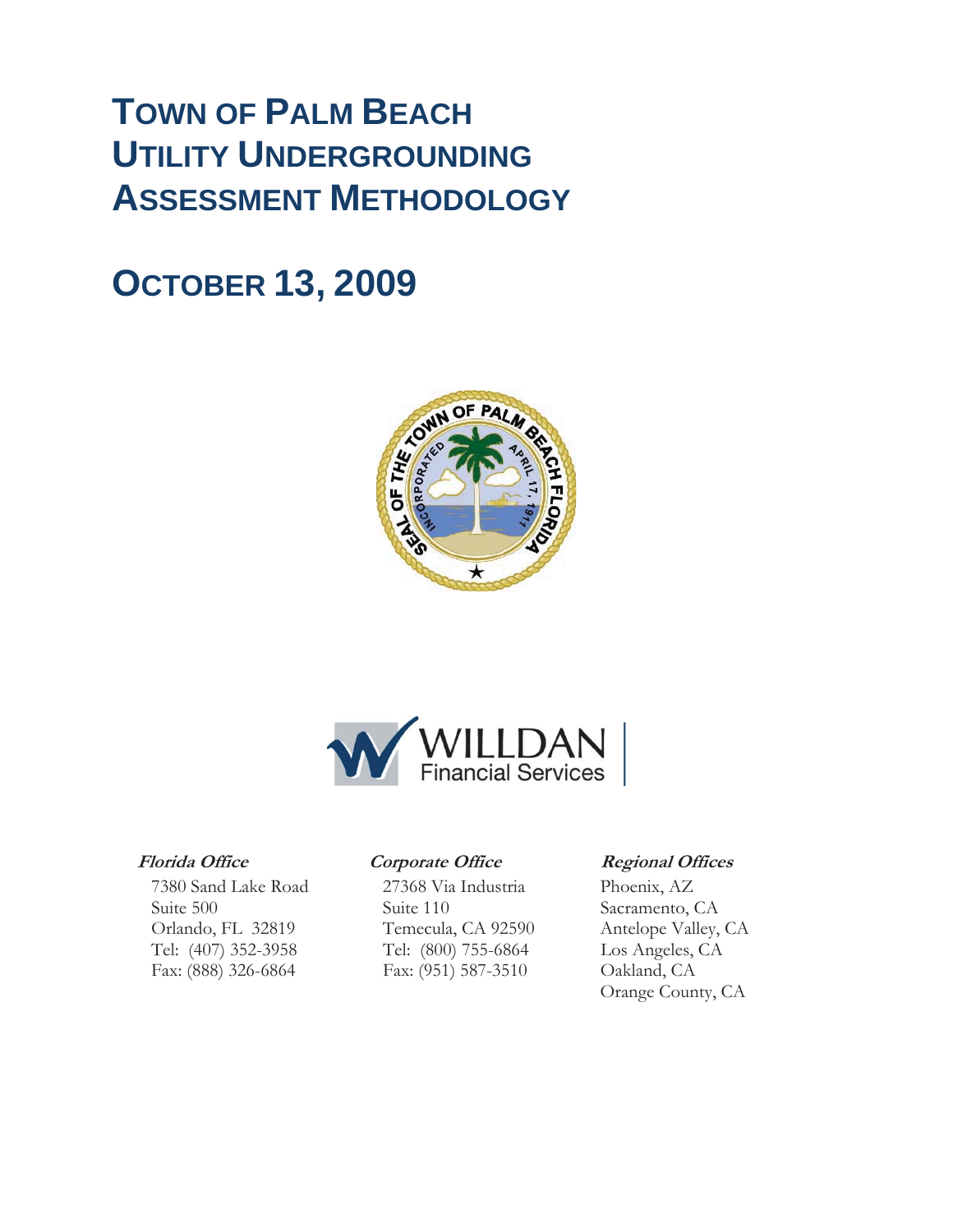### TABLE OF CONTENTS

| <b>DIAGRAM</b>   |  |
|------------------|--|
| PARCEL DATABASE. |  |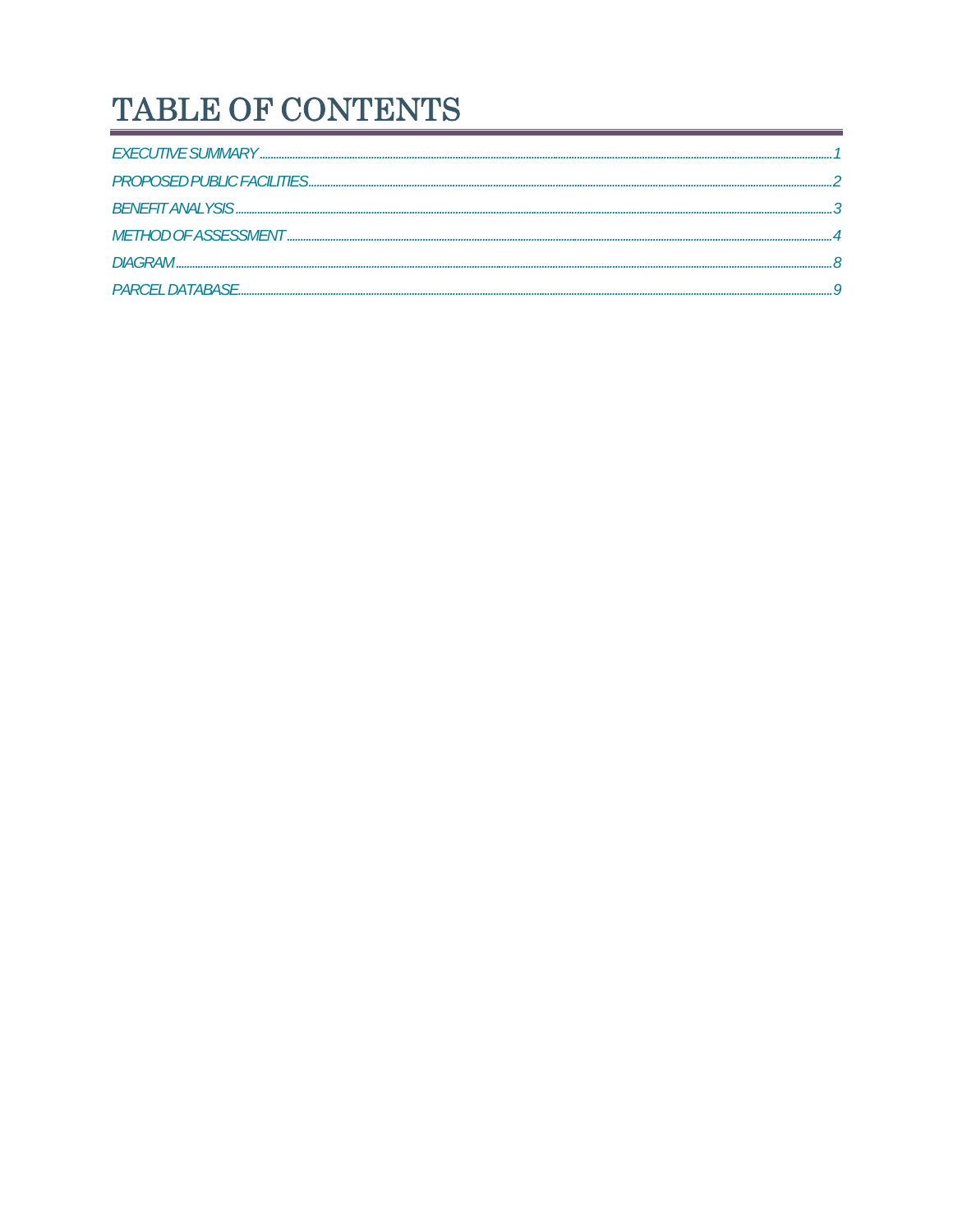# Executive Summary

Willdan Financial Services has been retained by the Town of Palm Beach (the Town), in accordance with Resolution No. 25-09, to develop a methodology that reflects the special and peculiar benefit received by properties within the Town from the proposed undergrounding of overhead utilities.

The methodology described herein will be the basis for establishing non ad-valorem assessments for undergrounding overhead facilities within specific neighborhoods and areas throughout the Town. Since it is currently unknown which specific areas or neighborhoods will have their overhead utilities undergrounded and when those projects might occur, the method of assessment presented in this Report assumes the entire Town will be undergrounded at the same time. This assumption allows for the development of a benefit nexus methodology that differentiates the special benefits received by various properties in the Town. The developed methodology can be used throughout the Town and at various times and for various Districts specially created for the purposes of funding the undergrounding of utilities.

As part of the creation of this benefit methodology, Willdan Financial conducted fieldwork and surveyed the entire Town to accurately incorporate the characteristics of the Town and the relationship between properties within the Town and the overhead utilities proposed to be undergrounded. Fieldwork is an essential component in the development of an utility undergrounding assessment program to account for the fact that some areas of the Town may already have a portion of their utilities undergrounded; and, therefore, do not benefit to the same degree as properties whose utilities are currently transmitted through overhead facilities. In addition to the fieldwork conducted, Willdan Financial also created a parcel database of all properties within the Town, categorized those properties based on their land use codes (DOR codes), and utilized our GIS capabilities to differentiate neighborhoods with overhead utilities versus neighborhoods that have already been undergrounded.

Once a certain area is identified for the undergrounding of its overhead utilities, an assessment program will be created to finance the cost and the methodology described herein will be the basis for determining each parcel's non ad valorem assessment. The methodology presented in this Report will be applied to each specific project area. Because each undergrounding project will have different costs and will benefit a particular set of properties, the resulting assessment program and rates will vary for each project area. It is anticipated that the methodology will need to be augmented through the incorporation of the cost estimate for the utility undergrounding and specific boundaries of the assessment program to calculate each benefiting parcel's assessment.

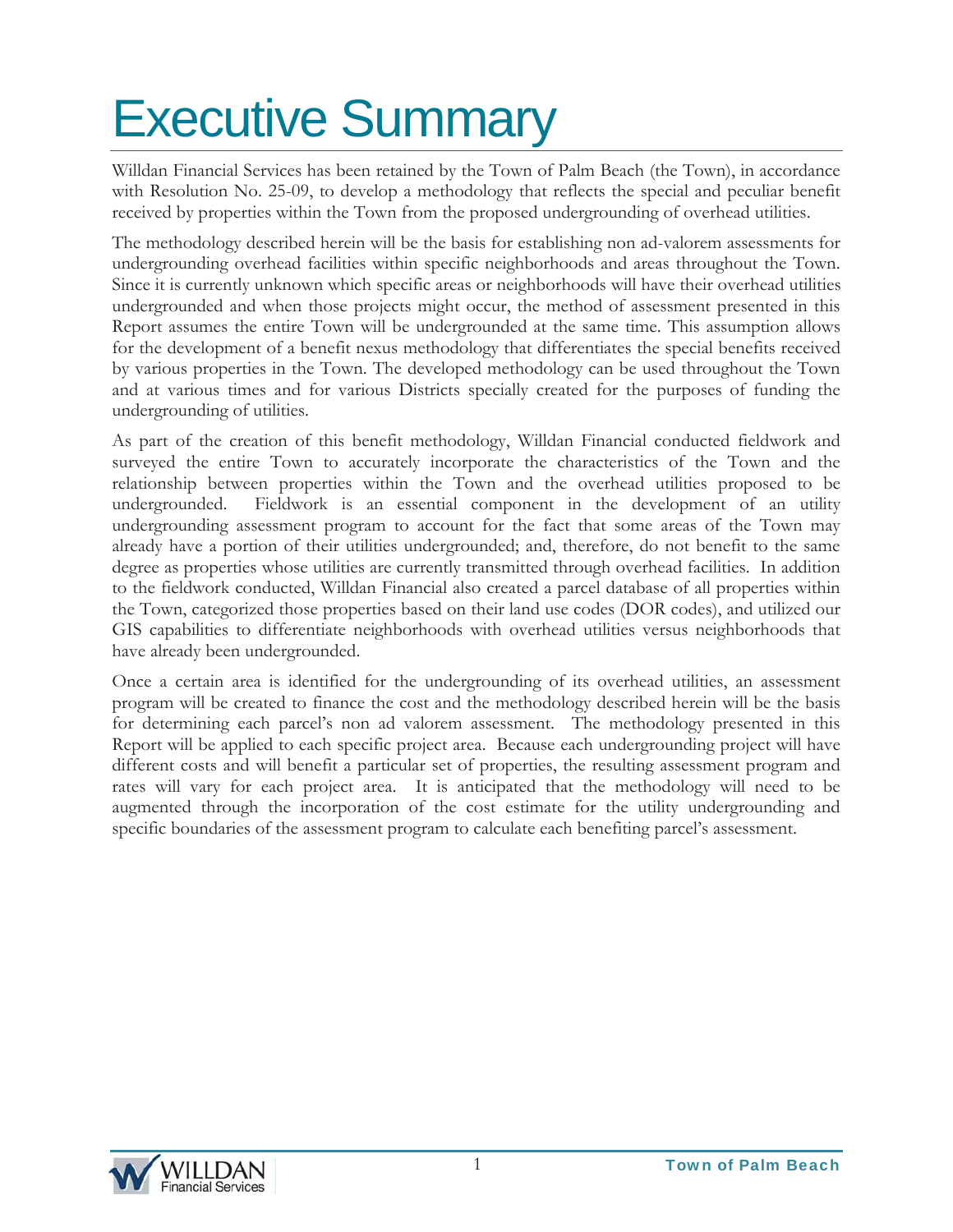# Proposed Public Facilities

Utilities, as used in this report, include power lines, phone lines, cable television and fiber optic lines. The undergrounding of overhead utility lines within the Town includes the costs associated with, but not limited to, trenching, horizontal directional drilling, installing new utility vaults, conduits and transformers, laying conduit lines into trenches, re-paving streets, switching services to underground systems and removing existing overhead poles and wires.

The benefit methodology presented in this Report focuses on the facilities located in public rightsof-way and the costs associated with installation of such facilities. The Town also anticipates developing assessments or other financing mechanisms related to costs of connecting private property to the undergrounded utilities. As these on-site costs can be highly variable depending upon site specific conditions, it is recommended that a cost allocation approach for on-site costs be developed when each project area has been identified and detailed on-site requirements can be determined.

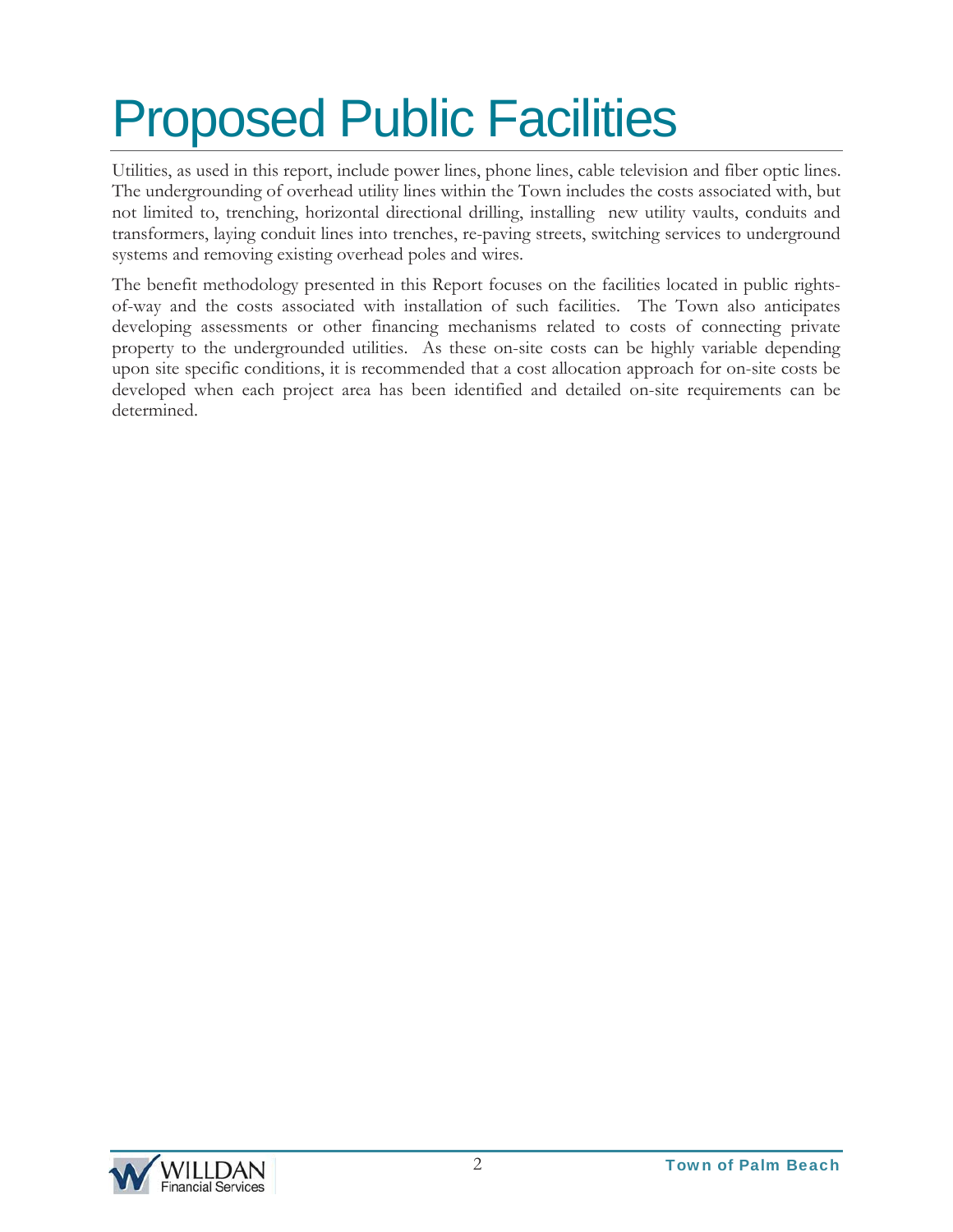# Benefit Analysis

Florida law requires non ad-valorem assessments be based on the special and peculiar benefit properties receive from the improvements. "Special Benefit" is a particular and distinct benefit over and above general benefits conferred to the public at large. Florida law does not specify the methodology or formula that may be used in calculating assessments; however, the assessment methodology must be reasonable and not arbitrary.

It is necessary to identify the special benefit provided to properties within the Town as a result of undergrounding overhead utilities. The distribution of electricity and other utilities are generally available to all properties in the Town. However, placing overhead electrical lines and other utilities underground will provide direct and special benefit to properties and such special benefit supports funding the undergrounding projects through assessment programs.

There are several distinct direct and special benefits that will be provided to properties within the Town as a result of undergrounding the Town's overhead utilities: improved safety, improved reliability and improved neighborhood aesthetics. Each of these benefits is discussed below.

The removal of utility poles and overhead lines provides an improved **safety** benefit by reducing the potential of hazardous conditions in the event of natural disasters. Severe tropical storms, hurricanes, and other natural disasters can cause poles and/or overhead lines to fall and impact property, and possibly cause live electric lines to be exposed. Downed electric lines pose a potential threat of fire and potential injury due to electric shock and can restrict ingress and egress of residents and emergency services.

The undergrounding of the overhead facilities will also improve the **reliability** of utility services received by properties within the Town. Based on a report entitled *Out of Sight Out of Mind?,* Edison Electric Institute (2006), the undergrounding of overhead utilities substantially reduces the frequency of power outages, when compared to the frequency of outages occurring with overhead networks. Parcels will also specially benefit from new upgraded utility lines, cables, and appurtenant facilities installed through the proposed utility undergrounding. This will provide a higher level of reliability of utility services, and reduces exposure to the elements that could cause potential damage and speed deterioration to facilities resulting in potential interruptions services.

In addition to the safety and reliability benefits provided by undergrounding utilities, removing the overhead facilities and utility poles will eliminate a heavy visual concentration of electric lines and communication facilities. This will improve the overall **neighborhood aesthetics** for all properties within a project area.

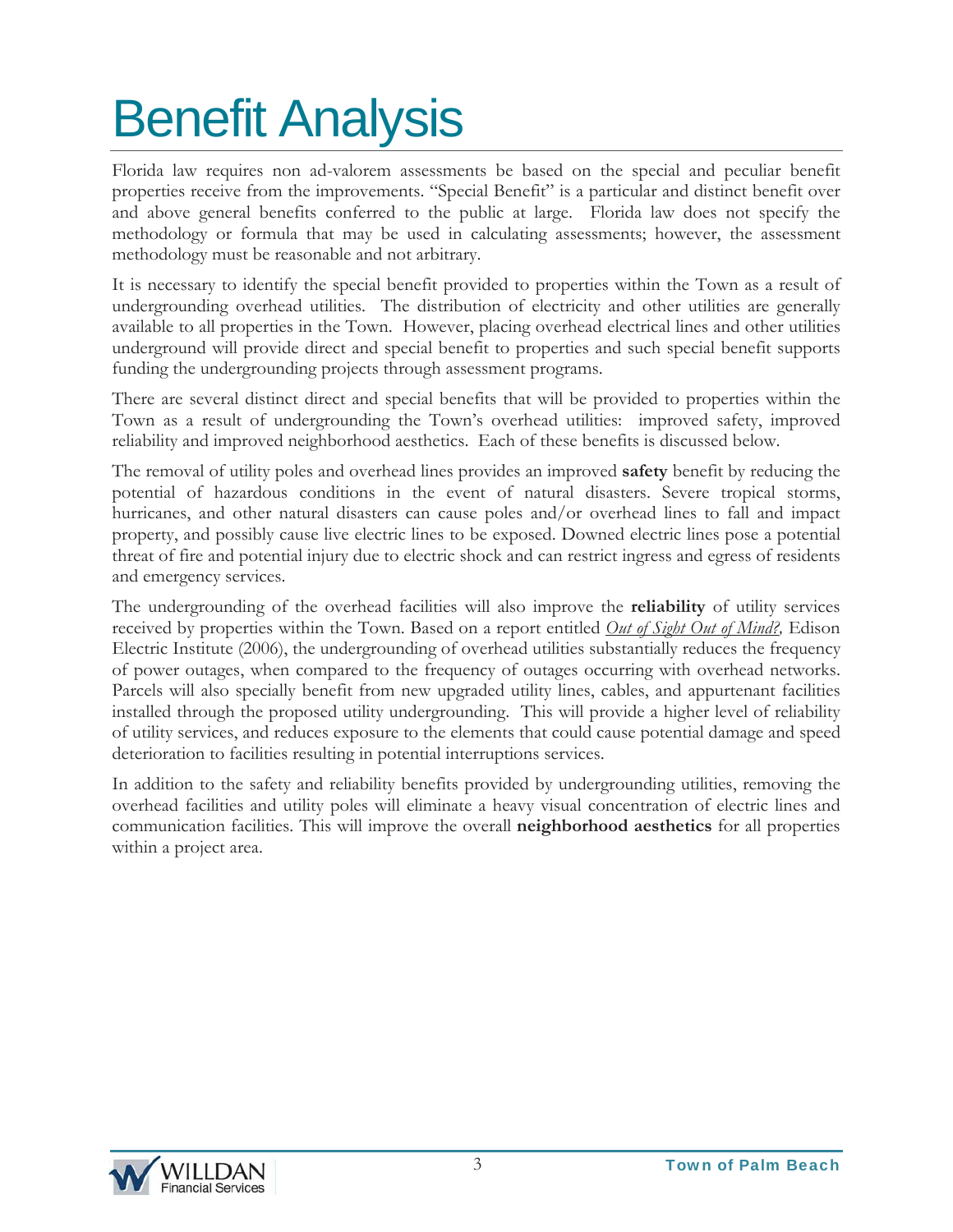# Method of Assessment

Assessment Methodology is the analysis of a project or service, in this case from the proposed undergrounding of the existing overhead utilities, to determine the special and peculiar benefits (special benefits) received by a property. The method of assessment is determined by an analysis of the benefit a property receives from the proposed undergrounding of existing overhead utilities in comparison to the benefit received by other properties benefited by the project. There are three categories of special benefit that properties within the project areas receive as a result of the undergrounding of overhead utilities. These three categories of benefit include: 1) improved safety, 2) improved reliability, and 3) improved neighborhood aesthetics. To establish an equitable benefit nexus it is necessary to relate each property's proportional special benefits to the special benefits of all other properties within a project area. This method of apportionment utilizes a weighted method of apportionment known as an Equivalent Benefit Unit (EBU) methodology that uses a single-family residence with overhead utilities as the basic unit of benefit, or 1.0 EBU.

Collectively, the three categories of special benefit listed above reflect the overall proportional special benefits that properties within a project area, which is assumed to be the entire Town for purposes of this Report, will receive from the undergrounding of the overhead utilities. Properties within the Town are assigned Safety EBUs, Reliability EBUs, and Aesthetic EBUs to distinguish the degree of special benefits received by different properties for each of the three categories of special benefit, respectively. The allocation of EBUs to each property not only provides a means to differentiate the level of special benefit received between properties, but also provides a basis to apportion the total cost of the proposed undergrounding between the three categories of special benefit equitably. Therefore, the total sum of EBUs was calculated to determine the percentage of EBUs assigned to each category of special benefit. In the representative case below, we have a total of 26,596 EBU's consisting of three types, Safety, Reliability and Aesthetics. The Benefit column shows the proportionate percentage of each relative to the whole. Distributing the cost of the project based on the weighted total of equivalent benefit units for each category fairly and reasonably apportions the cost of the proposed utility undergrounding among the benefited property owners. .

| <b>Category of Special Benefit</b> | <b>EBUs</b>   | <b>Benefit Allocation</b> |
|------------------------------------|---------------|---------------------------|
| <b>Improved Safety</b>             | 31,697        | $59.51\%$                 |
| <b>Improved Reliability</b>        | 10,368        | $19.46\%$                 |
| <b>Improved Aesthetics</b>         | <u>11,200</u> | $21.03\%$                 |
| <b>TOTAL</b>                       | 53,265        | $100.00\%$                |

The benefit allocation numbers presented above are calculated assuming the entire Town will be undergrounded at the same time and are provided as an example of application of the benefit methodology. Utilizing the same benefit methodology discussed herein, the benefit percentage attributable to each of the three special benefit categories will vary based on the number of parcels within the area to be undergrounded and their EBU assignment. As such, the percentage calculated for each category will reflect the unique characteristics of the specific project area to be undergrounded and the special benefits conferred on affected properties within that project area.

For each Category of Benefit, the following discussion identifies parcels that benefit, the assignment of EBUs, and related equations to determine a parcel's EBUs.

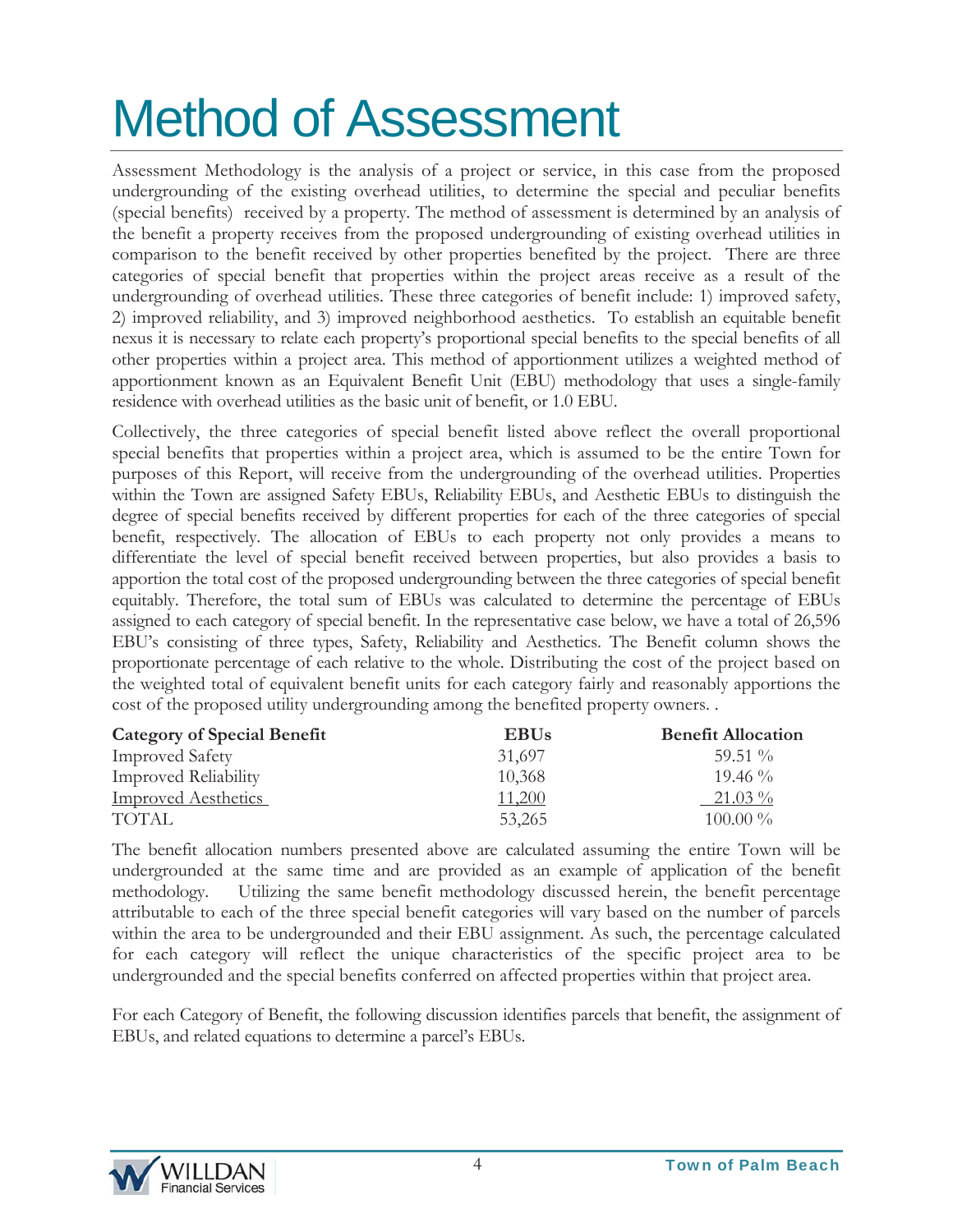#### **IMPROVED SAFETY**

Properties specially benefit from the improved safety of undergrounding overhead utilities in two distinct ways: 1) the elimination of the potential for poles or overhead lines adjacent to a property to fall and damage property or expose "live" electrical lines, and 2) the elimination of the potential for poles or overhead lines to be downed within the neighborhood restricting ingress and egress to and from the property. A single-family residence lot that is adjacent to overhead facilities has been assigned a base unit of benefit for improved Safety equal to 1.0 Safety EBU. The base Safety EBU evenly accounts for the two components of improved safety. Therefore, the analysis uses 0.50 equivalent benefit units for the improved safety to the property and 0.50 equivalent benefit units for the improved safety/access to the neighborhood.

The Town's zoning and land use codes provide standards for development. The Town's Residential Low Density Zoning requires a minimum lot size equal to 10,000 square feet for the development of a single family residence. Existing developed single family lots that are less than the minimum lot size and original lots that were legally created but do not meet the current zoning standards have been assigned 1.0 Safety EBU since a residence already exists on developed property and the development of existing non-conforming lots is allowed under the Town's regulations. Condominium complexes, multi-family residences, and non-residential properties, as well as certain estate homes may span a greater area along the streets that have overhead utilities and/or utility poles proposed to be undergrounded. Therefore, an equivalency must be developed to proportionately assign EBUs to these properties, when compared to the baseline 10,000 square feet single family residential lot that has been assigned 1.0 Safety EBU. Based on this equivalency, some properties, including certain single-family residences, have been assigned additional Safety EBUs in recognition of the additional special benefit to those parcels in comparison to the baseline 1.0 EBU single family residential lot. .

In identifying the amount of assigned Safety EBUs for each parcel; overhead facilities, including utility lines and poles, along secondary streets and alleyways are considered to be adjacent to all properties on both sides of the secondary street and alleyway that front the overhead facilities due to the narrow widths of the secondary streets and alleyways. In addition, utility poles are considered a part of the overhead facilities; therefore, properties that only front utility poles are assigned a minimum of 1.0 Safety EBU.

Conversely, some parcels are already adjacent to undergrounded utilities, and, therefore, do not benefit to the same extent when compared to parcels currently adjacent to overhead utilities. Properties that do not have overhead facilities adjacent to their property along the public rights-ofway shall be assigned Safety EBUs equal to one-half  $(1/2)$  of the Safety EBU calculation, identified above, to reflect the improved overall safety of the neighborhood that specially benefit these properties as identified herein. This benefit analysis does not specifically address or recognize whether a parcel has an on-site underground lateral line from the right-of-way to a building. On-site costs and issues will need to be addressed in the context of each specific project and project area.

Each condominium complex was assigned Safety EBUs on a complex by complex basis and the total Safety EBU assignment to the condominium complex was then apportioned evenly to each condo within the complex. For single-family residences, multi-family properties, and non-residential properties, the EBUs calculated were assigned to the applicable parcel number. **Table 1** outlines the safety EBU calculations.

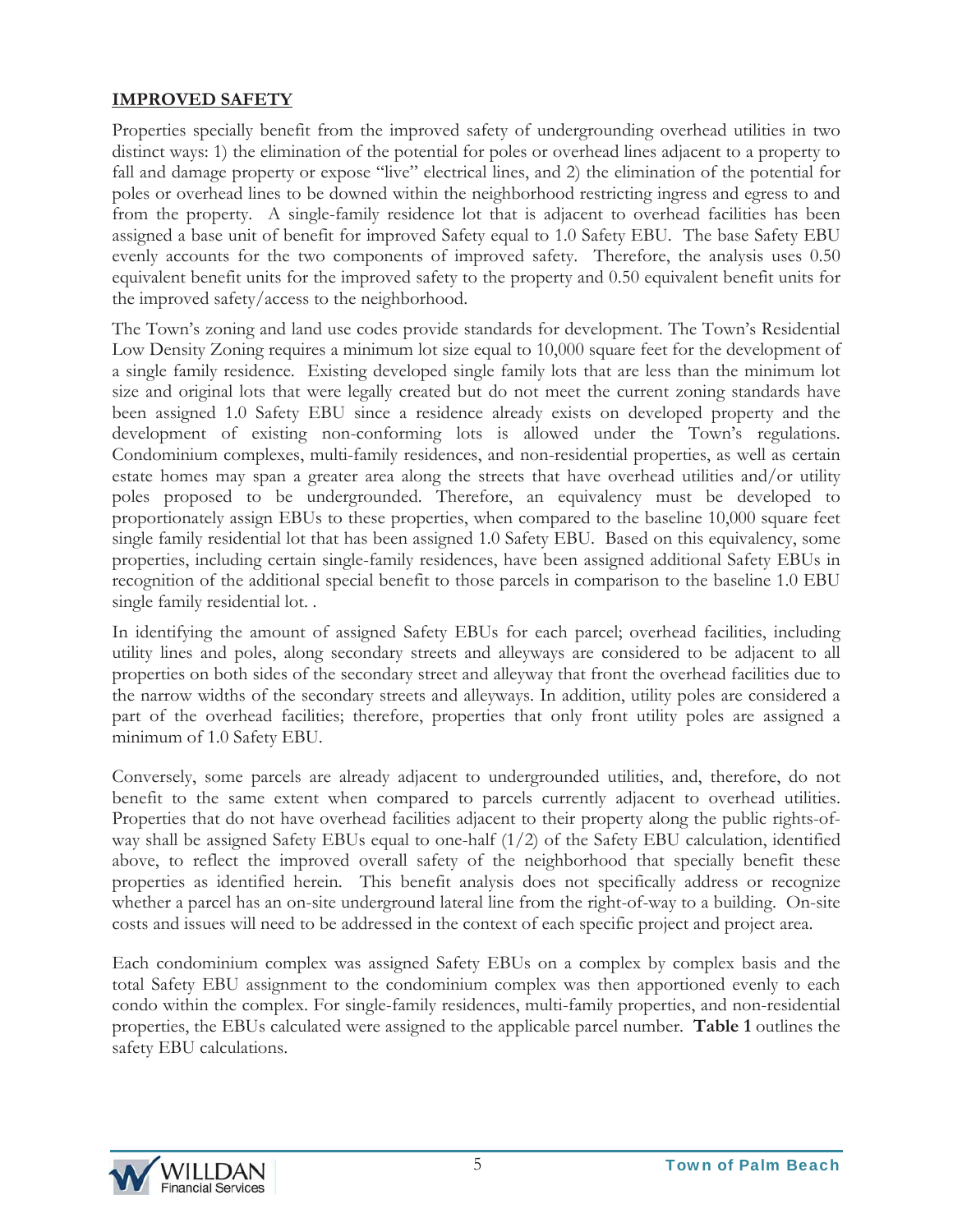#### **Table 1: Safety EBU Calculation**

| <b>Land Use</b>        | <b>Overhead</b><br><b>Utilities</b> | Lot Size (square feet)                                                                |
|------------------------|-------------------------------------|---------------------------------------------------------------------------------------|
| <b>Single Family</b>   | <b>Yes</b>                          | Lot Size / 10,000, rounded down to nearest whole number; minimum of<br><b>1.0 EBU</b> |
|                        | <b>No</b>                           | (Lot Size / 10,000, rounded down to nearest whole number) / 2; minimum<br>of 0.5 EBU  |
|                        |                                     |                                                                                       |
| Condominium            | <b>Yes</b>                          | $0.5$ EBU + 0.5 EBU x [(Complex Lot Size / 10,000) / condos in Complex]               |
|                        | <b>No</b>                           | 0.5 EBU                                                                               |
|                        |                                     |                                                                                       |
| <b>Multi-Family</b>    | Yes                                 | 0.5 EBU x units + 0.5 EBU x (Lot Size / 10,000)                                       |
|                        | No                                  | 0.5 EBU x units                                                                       |
|                        |                                     |                                                                                       |
| <b>Non-Residential</b> | Yes                                 | 1.0 EBU x (Lot Size / 10,000); minimum of 1.0 EBU                                     |
|                        | <b>No</b>                           | 0.5 EBU x (Lot Size / 10,000); minimum of 0.5 EBU                                     |
|                        |                                     |                                                                                       |
| Vacant                 | Yes                                 | 1.0 EBU x (Lot Size / 10,000); minimum of 1.0 EBU                                     |
|                        | No                                  | 0.5 EBU x (Lot Size / 10,000); minimum of 0.5 EBU                                     |

### **IMPROVED RELIABILITY**

The benefit from the distribution of electricity, other utilities, and the underground wires and cables is essentially equivalent for each single-family residence. Further, since all of the single-family lots have the same ability to use utilities and each single-family parcel benefits from the increased reliability that undergrounding provides, each single-family residential property has been assigned (1.0) Reliability EBU to account for the failure in any one or more of the following systems, resulting in an interruption in services: 1) primary distribution lines; 2) secondary distribution lines, or 3) local distribution lines that provide connections to a property's utilities.

The improved reliability from the undergrounding of utilities will specially benefit each household of a condominium and multi-family complex, and each employee of a non-residential property. Since there are more units and/or occupants within condominium complexes, multi-family properties, and nonresidential properties, these properties receive a different level of benefit than a single-family residence from the improved reliability of undergrounded utility services. Not only does the entire property benefit from the improved reliability, but every unit within a condominium complex or multi-family property, and all non-residential property will also benefit from the improved reliability. It is evident that each condominium in a complex, each unit of a multi-family property, and all non-residential property would be impacted by an interruption in services as a result from a power outage. Therefore, for residential properties, a reasonable comparison of benefit can be derived by using population density factors between a single-family residences, and condominiums /multi-family properties within the Town. For non-residential properties, an acreage equivalency was used to assign equivalent benefits units to capture the benefit associated with non-residential parcels when compared to a baseline single-family residential lot.

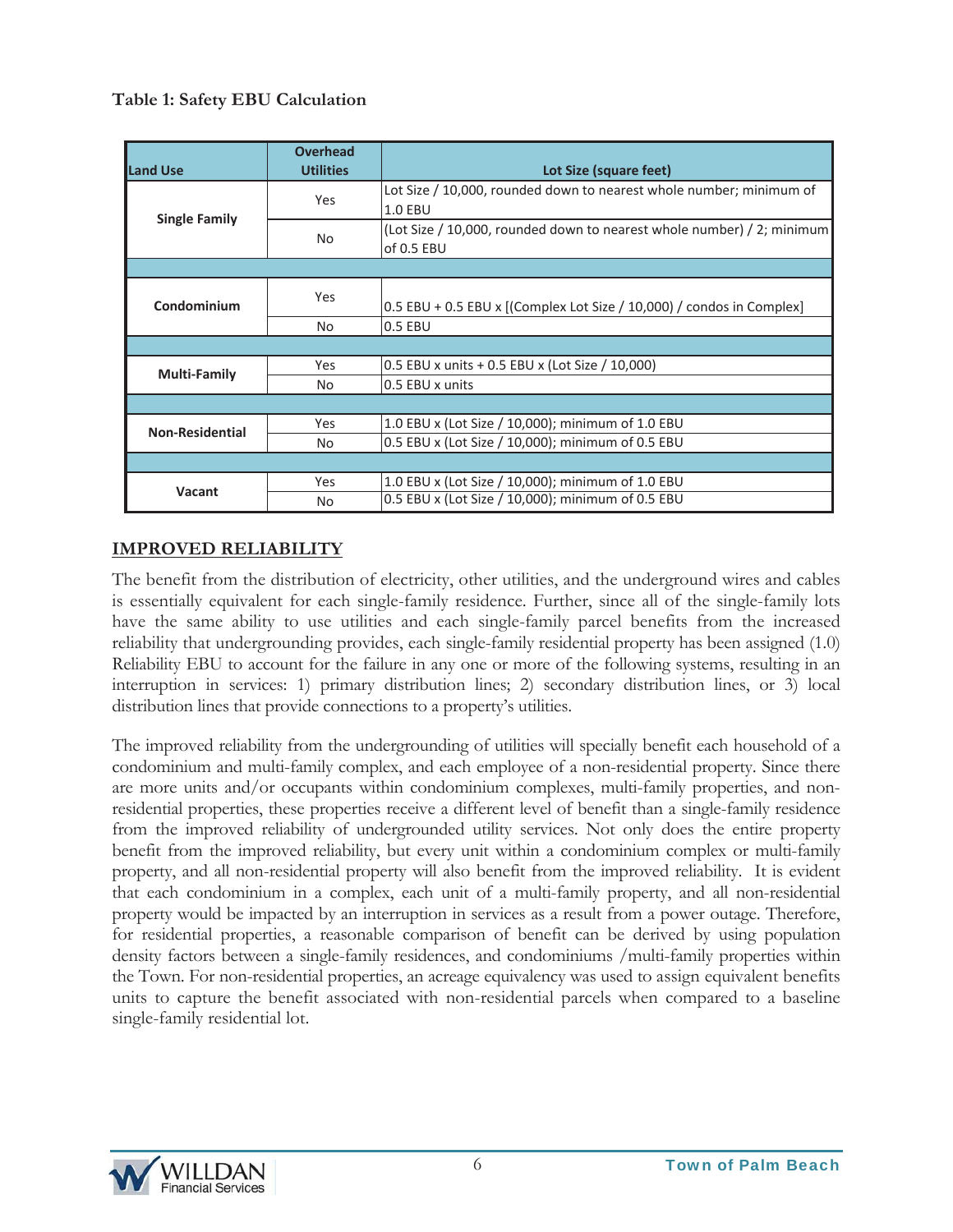Using a population density factor approach for residential properties provides a reflection of the level of use of the facilities by each residential land use type, and therefore the special benefit that each property receives. Population density factors for residential properties were calculated using data obtained from the 2000 census. In comparing densities between different residential properties, condominiums are categorized as multifamily residences since the typical size of each property type is similar and, therefore, would generate similar population densities.

For non-residential properties, an acreage equivalency was used to assign equivalent benefits units for the benefit of reliability, which equitably captures the relative benefit associated with non-residential parcels when compared to a baseline single-family residential lot.

Properties already adjacent to undergrounded utilities will have their Reliability EBU discounted by  $1/3<sup>rd</sup>$  to account for the reliability these properties already receive from the undergrounding of their local utilities connections. **Table 2** outlines the reliability EBU calculations.

| Land Use               | <b>Overhead</b><br><b>Utilities</b> | <b>Density Factor</b> | Lot Size (square feet)                              |  |  |
|------------------------|-------------------------------------|-----------------------|-----------------------------------------------------|--|--|
|                        | Yes                                 | $2.36/2.36 = 1$       | 1.0 EBU x Density Factor                            |  |  |
| Single-Family          | <b>No</b>                           |                       | 0.67 EBU x Density Factor                           |  |  |
|                        |                                     |                       |                                                     |  |  |
| Condominium            | Yes                                 | $1.55/2.36 = 0.65$    | 1.0 EBU x Density Factor                            |  |  |
|                        | No.                                 |                       | 0.67 EBU x Density Factor                           |  |  |
|                        |                                     |                       |                                                     |  |  |
| <b>Multi-Family</b>    | Yes                                 | $1.55/2.36 = 0.65$    | 1.0 EBU x Density Factor x units                    |  |  |
|                        | <b>No</b>                           |                       | 0.67 EBU x Density Factor x units                   |  |  |
|                        |                                     |                       |                                                     |  |  |
| <b>Non-Residential</b> | Yes                                 | N/A                   | 1.0 EBU x (Lot Size / 10,000); minimum of 1.0 EBU   |  |  |
|                        | <b>No</b>                           |                       | 0.67 EBU x (Lot Size / 10,000); minimum of 0.67 EBU |  |  |
|                        |                                     |                       |                                                     |  |  |
| Vacant                 | Yes                                 | N/A                   | 1.0 EBU x (Lot Size / 10,000); minimum of 1.0 EBU   |  |  |
|                        | No                                  |                       | 0.67 EBU x (Lot Size / 10,000); minimum of 0.67 EBU |  |  |

### **Table 2: Reliability EBU Calculation**

### **IMPROVED NEIGHBORHOOD AESTHETICS**

Removing the overhead utilities will improve the overall aesthetics of an individual property as well as the neighborhood aesthetics for all properties within a defined project area by eliminating a heavy concentration of electric lines and communication facilities. Therefore, a single family residence adjacent to overhead utilities has been assigned 0.5 EBUs for the improved aesthetics of its property and 0.5 EBUs for the improved aesthetics of the property's neighborhood, for a total assignment of 1.0 Aesthetic EBU.

However, similar to reliability, residential properties in the Town receive different levels of benefit due to the different types of residential land uses within the Town, which result in different population densities As such, a benefit comparison of population density ratios can be established between the various residential properties within the Town. Therefore, similar to Reliability, EBUs for aesthetics were assigned to residential properties based on the density factors shown previously.

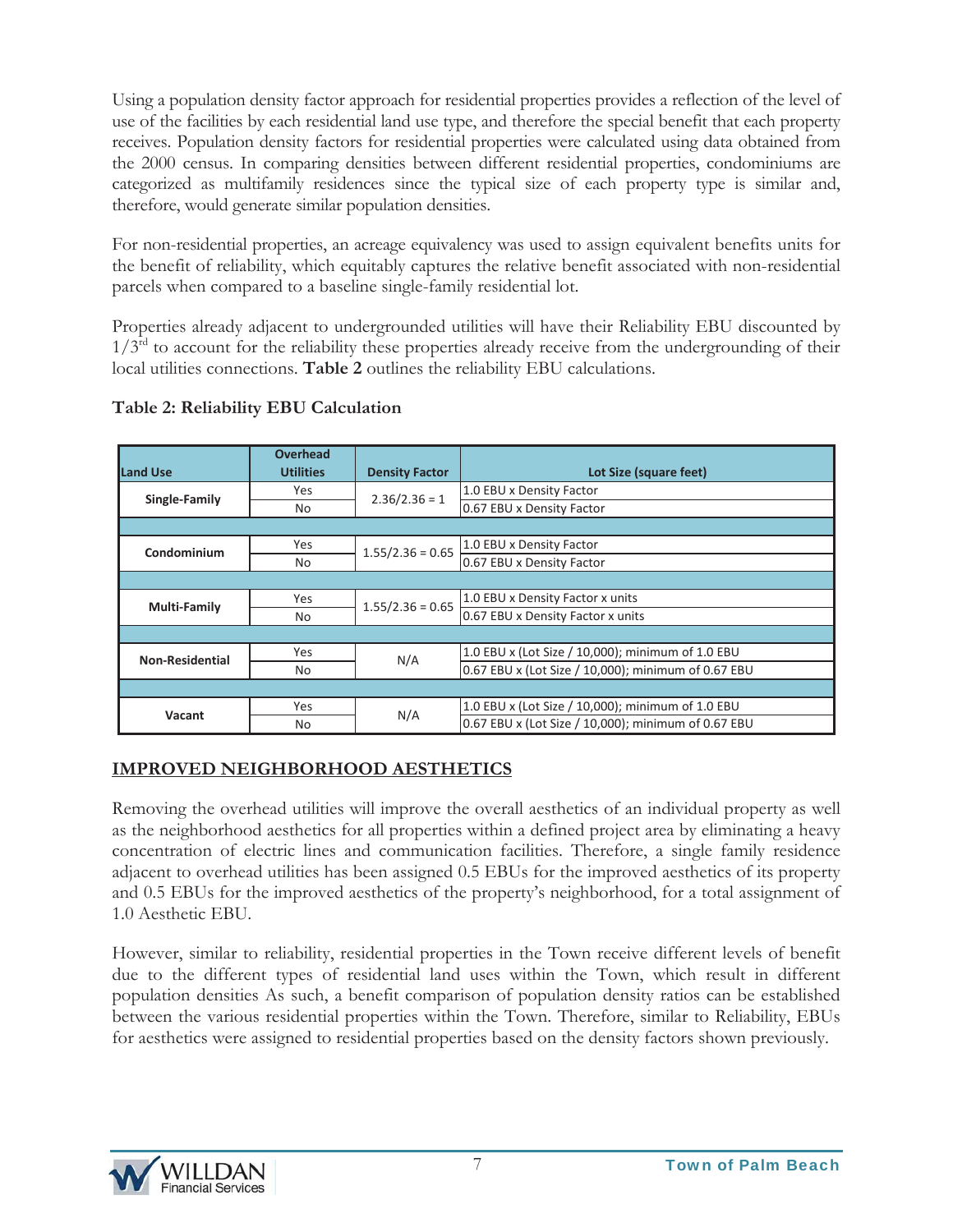For non-residential properties, an acreage equivalency was used to assign equivalent benefits units for the benefit of neighborhood aesthetics, which equitably captures the benefit associated with nonresidential parcels when compared to a baseline single-family residential lot.

Properties, whose utilities are adjacent to utilities already undergrounded, will only be assigned Aesthetic EBUs equal to one-half (1/2) of the Aesthetic EBU calculation, identified above, for the improved aesthetics of the property's neighborhood. **Table 3** outlines the aesthetics EBU calculations.

| <b>Land Use</b>        | <b>Overhead</b><br><b>Utilities</b> | <b>Density Factor</b> | Lot Size (square feet)                                       |
|------------------------|-------------------------------------|-----------------------|--------------------------------------------------------------|
| Single-Family          | Yes                                 | $2.36/2.36 = 1$       | (Lot Size / 10,000, rounded down to nearest whole number) x  |
|                        |                                     |                       | Density Factor; minimum of 1.0 EBU                           |
|                        | <b>No</b>                           |                       | [(Lot Size / 10,000, rounded down to nearest whole number) x |
|                        |                                     |                       | Density Factor] / 2; minimum of 0.5 EBU                      |
|                        |                                     |                       |                                                              |
| Condominium            | Yes                                 | $1.55/2.36 = 0.65$    | 1.0 EBU x Density Factor                                     |
|                        | No.                                 |                       | 0.5 EBU x Density Factor                                     |
|                        |                                     |                       |                                                              |
| Multi-Family           | Yes                                 | $1.55/2.36 = 0.65$    | 1.0 EBU x Density Factor x units                             |
|                        | N <sub>o</sub>                      |                       | 0.5 EBU x Density Factor x units                             |
|                        |                                     |                       |                                                              |
| <b>Non-Residential</b> | Yes                                 | N/A                   | 1.0 EBU x (Lot Size / 10,000); minimum of 1.0 EBU            |
|                        | No.                                 |                       | 0.5 EBU x (Lot Size / 10,000); minimum of 0.5 EBU            |
|                        |                                     |                       |                                                              |
| Vacant                 | Yes                                 | N/A                   | 1.0 EBU x (Lot Size / 10,000); minimum of 1.0 EBU            |
|                        | <b>No</b>                           |                       | 0.5 EBU x (Lot Size / 10,000); minimum of 0.5 EBU            |

| Table 3: Aesthetic EBU Calculation |  |
|------------------------------------|--|
|------------------------------------|--|

### **SPECIAL CASES AND EXCEPTIONS**

### **Parcels over Ten Acres**

While parcels throughout the Town benefit from the undergrounding of nearby utilities, parcels over 10 acres benefit to a lesser degree due to diminished return of benefit. Parcels receive diminished return of benefit because as the parcel's total acreage increases, the parcel tends to have a lower frontage-to-acreage ratio. This lower ratio directly results in less special benefit than that of the neighboring smaller parcels. In order to account for the difference in total special benefit, the acreage for these larger parcels has been adjusted. To calculate these parcels' adjusted acreage, the parcel's total frontage is multiplied by the minimum lot depth pursuant to the Town's zoning ordinances for Low Density Residential lots (200 feet).

### **The Breaker's Hotel**

Similar to other large parcels, the parcels associated with the Breaker's Hotel specially benefit from the undergrounding of overhead facilities, however, since these parcels serve as one property, the adjusted acreage for all parcels associated with the Breaker's Resort are combined and adjusted as one large parcel.

### **Bifurcated Lots**

Certain parcels within the Town have a portion of their property bifurcated as a result of South Ocean Boulevard. These properties were treated as special cases and were assigned EBUs based on the contiguous acreage associated with these properties.

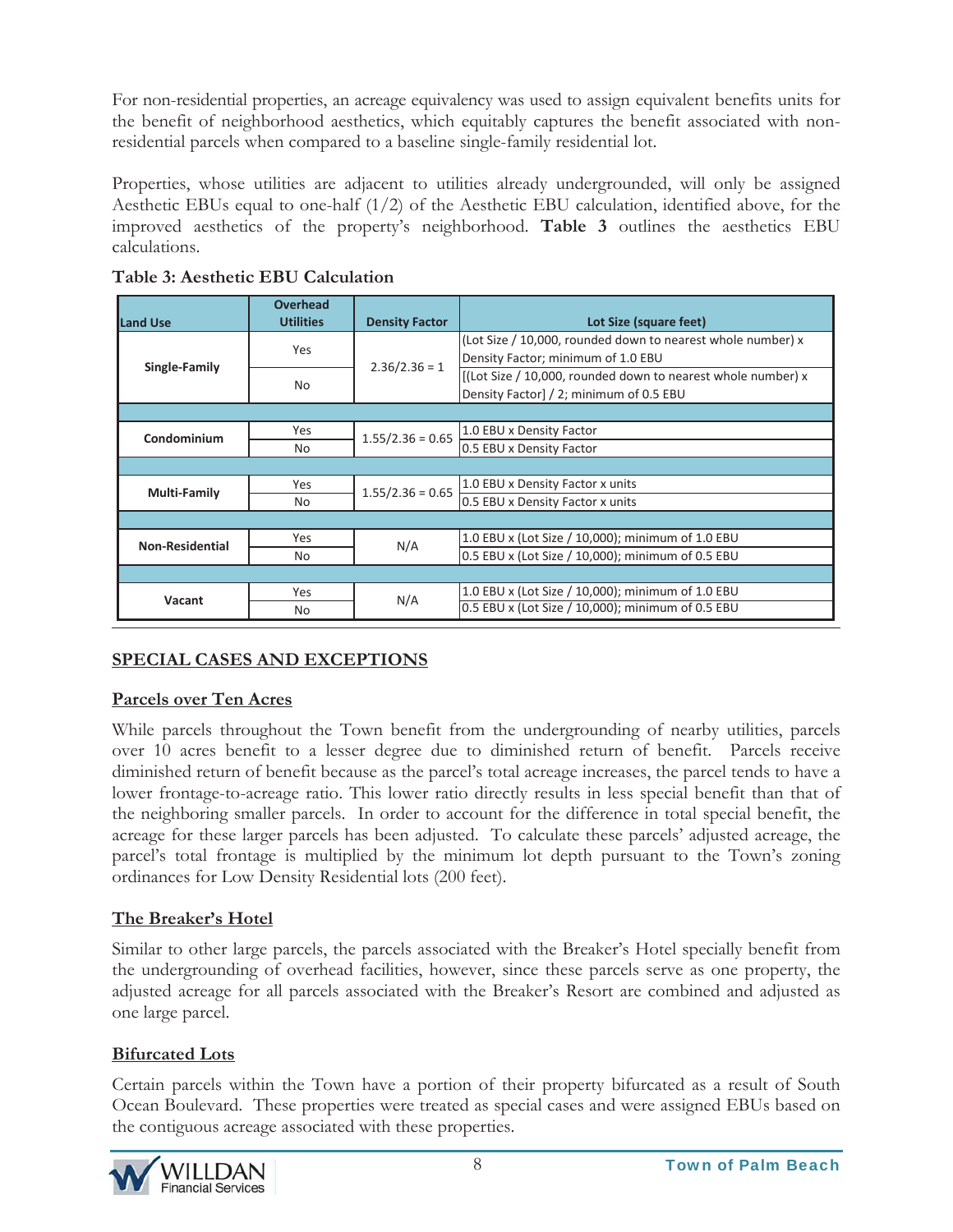## Diagram

A Diagram showing the boundaries of the Town, the dimensions of the subdivisions of land within the Town (as they existed at the time of the creation of this Report), and parcels adjacent to overhead utilities and is illustrated below. Each of the subdivisions of land, parcels, or lots has been given a separate number on the Diagram, which corresponds with the assessment number shown within the parcel database.

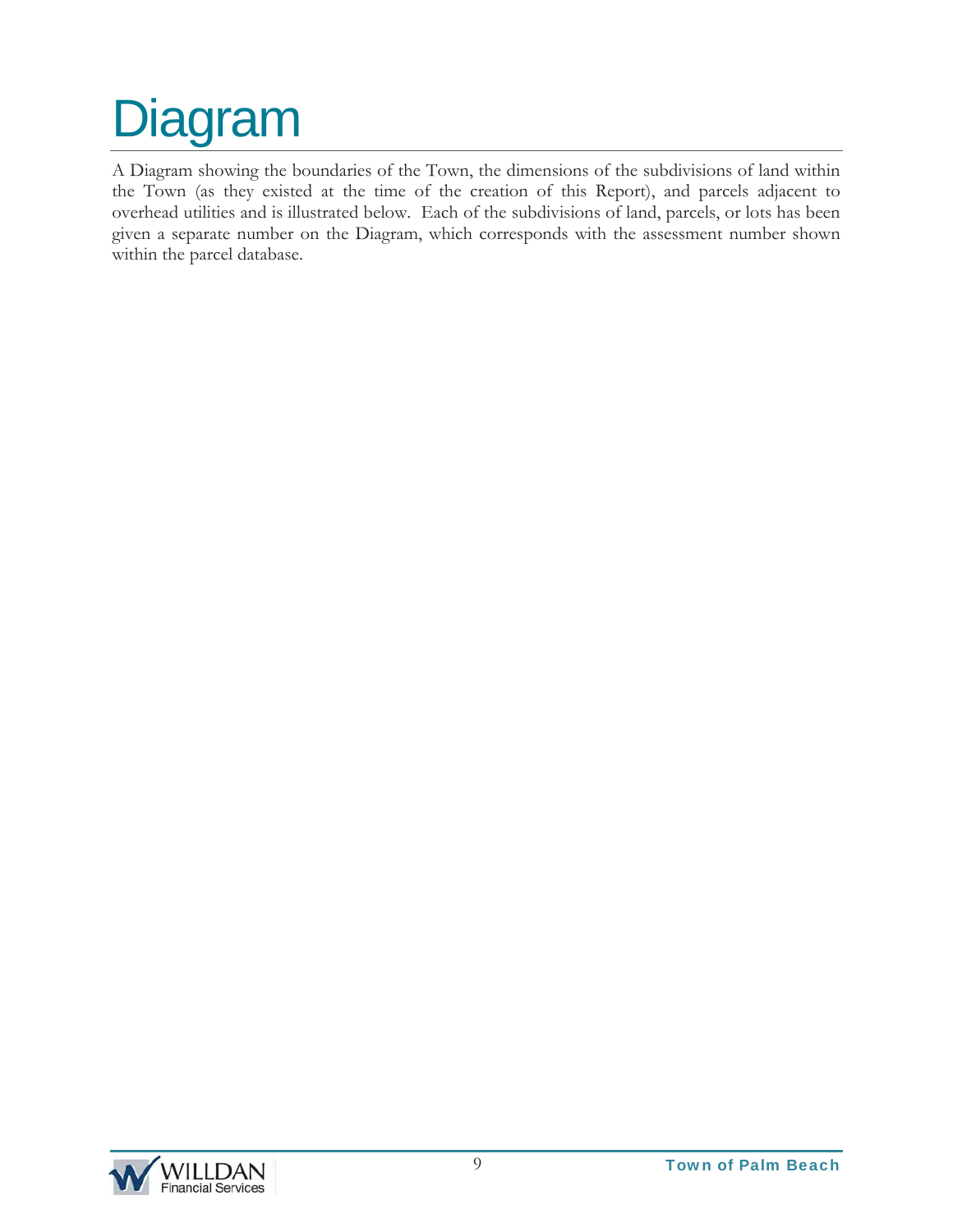## Parcel Database

A parcel database identifying each parcel's equivalent benefit unit assignment for each of the three categories of special benefit has been provided to the Town under separate cover and by reference is made part of this Report.

The parcel database references each parcel within the Town by an assessment number. The assessment numbers appearing within the parcel database correspond with the subdivisions and parcels of land and their numbers shown on the Assessment Diagram.

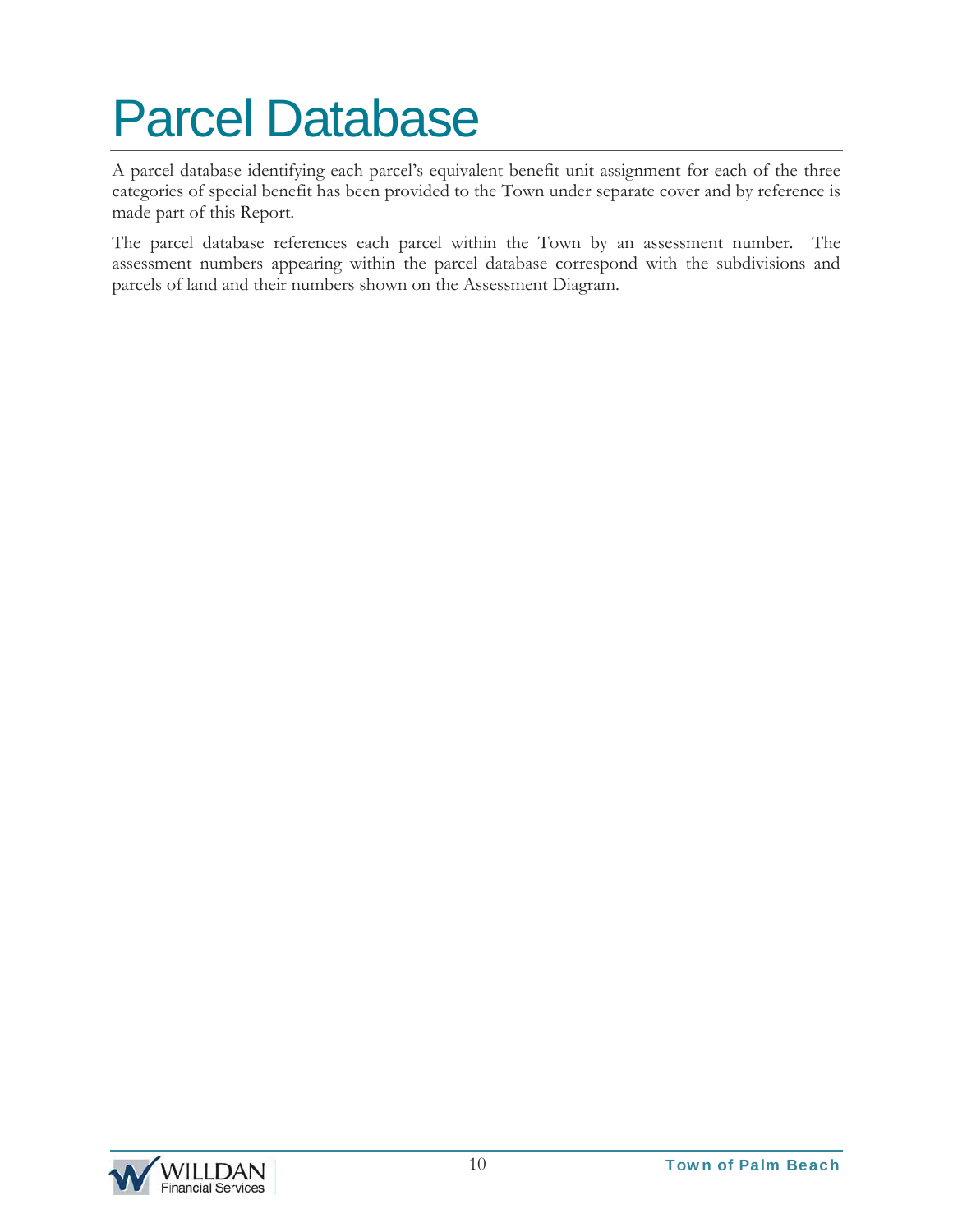

**<sup>1936</sup> <sup>1935</sup> <sup>1934</sup>**

**<sup>1922</sup> <sup>1940</sup>**

**<sup>1916</sup>**

**<sup>1925</sup>**

**<sup>1928</sup>**

**<sup>1904</sup> <sup>1907</sup>**



- Utility Facilities Already Undergrounded
- 
- Assessment Number

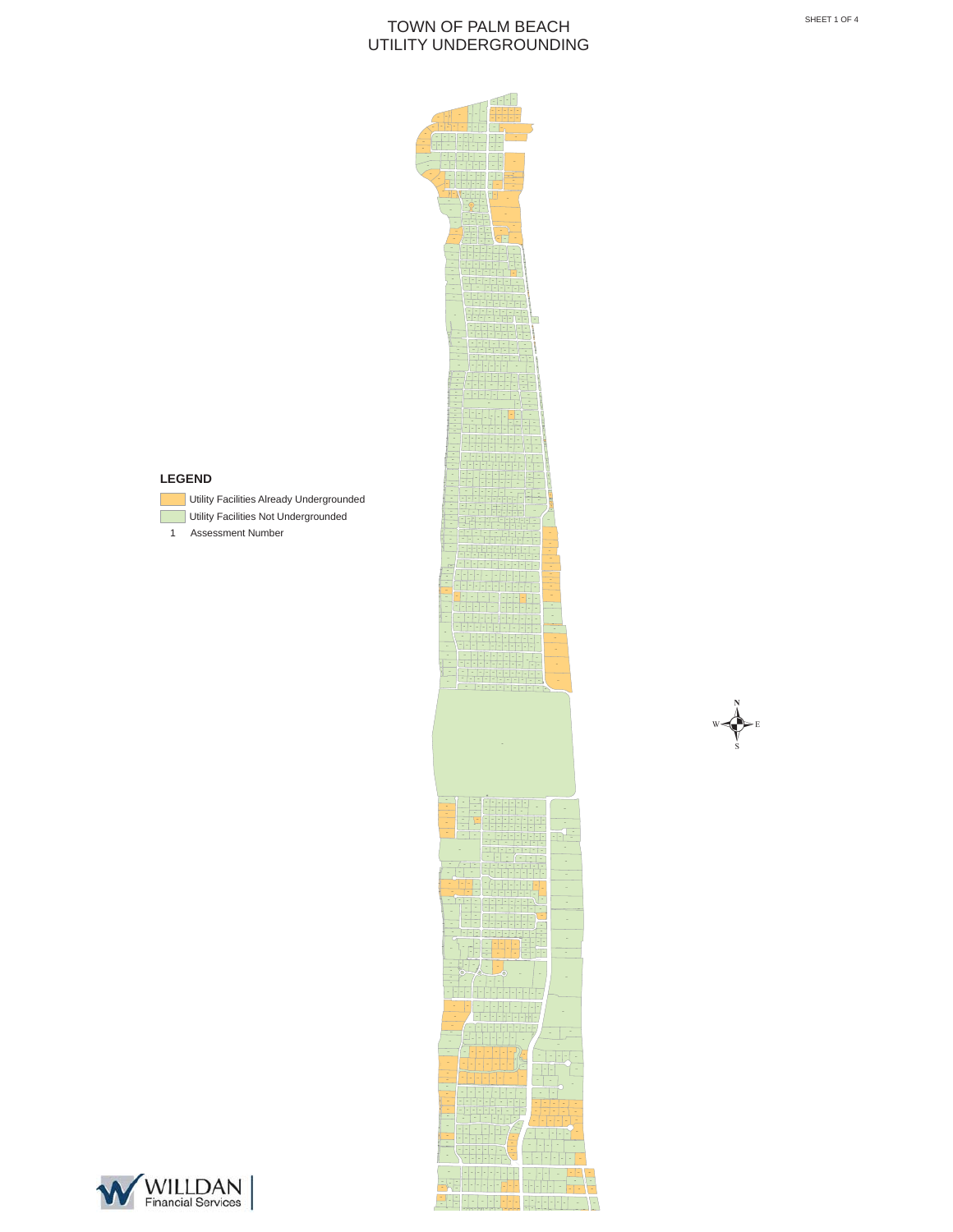



- Utility Facilities Already Undergrounded
- **Utility Facilities Not Undergrounded**
- Assessment Number





.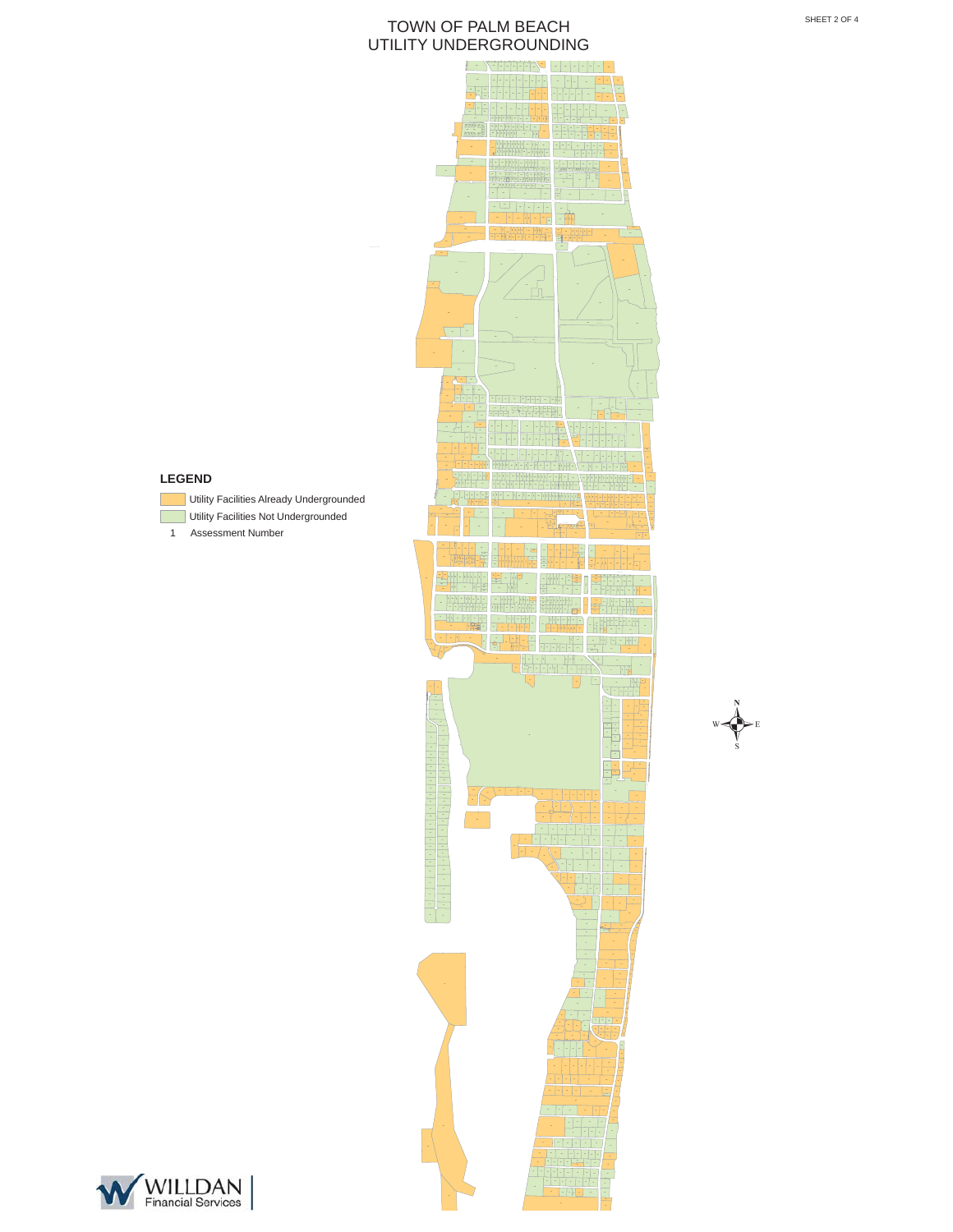

### WILLDAN

**LEGEND**

1 Assessment Number

 $\bigvee_{w} \bigotimes_{E} E$